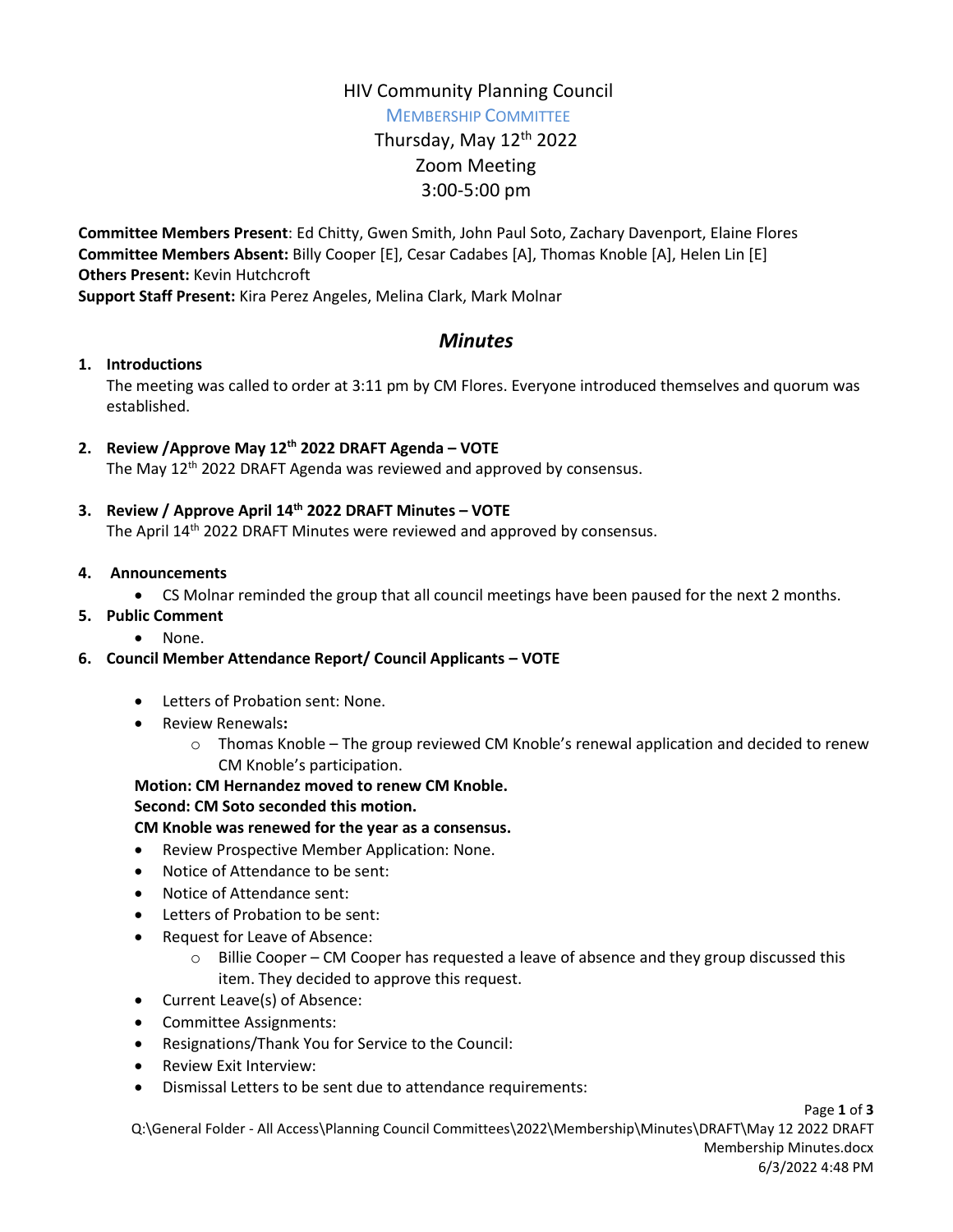- Interview/ Discuss Prospective Applicant:
- Mentor Program

## **7. Demographic Information Update**

- CS Clark shared the demographic report with everyone and informed the group that the data has not changed since last month, they are still low in new members and members in general.
- CS Clark shared the EPI report which reflect similar results as the demographic report.

## **8. Council Recruitment**

 CS Molnar updated the group that an intern from the mayor's office contacted him to request information regarding new members and renewal dates. He asked fro new housing representatives to replace the two seats that have not been filled. There is also a potential representative for youth, but this is still tentative.

## **9. Next Meeting Date & Agenda Items – VOTE**

*The next Membership Committee meeting is tentatively scheduled for Thursday, June 9th 2022 at 25 Van Ness from 3-5pm.* 

#### **10. Adjournment**

Meeting adjourned by CM Flores at 3:38 pm.

#### **Membership Committee**

HIV Community Planning Council Roll Call: **P**=Present; **A**=Absent; **E**=Excused; **L**=Leave of Absence Votes: **Y=**Yes; **N**=No; **B**=Abstain; **R**=Recused (deduct from quorum)

|     | May 12, 2022              | roll      | $[1]$ | $[2]$ | $[3]$ | $[4]$ | $[5]$ | [6] | $[7]$ | [8] | $[9]$ |
|-----|---------------------------|-----------|-------|-------|-------|-------|-------|-----|-------|-----|-------|
| 1.  | <b>Cesar Cadabes</b>      | A         |       |       |       |       |       |     |       |     |       |
| 2.  | <b>Ed Chitty</b>          | P         |       |       |       |       |       |     |       |     |       |
| 3.  | <b>Billie Cooper</b>      | Α         |       |       |       |       |       |     |       |     |       |
| 4.  | <b>Elaine Flores</b>      | ${\sf P}$ |       |       |       |       |       |     |       |     |       |
| 5.  | Ron Hernandez             | P         |       |       |       |       |       |     |       |     |       |
| 6.  | Thomas Knoble (activated) | Α         |       |       |       |       |       |     |       |     |       |
| 7.  | Helen Lin(activated)      | E         |       |       |       |       |       |     |       |     |       |
| 8.  | Zachary Davenport         | P         |       |       |       |       |       |     |       |     |       |
|     |                           |           |       |       |       |       |       |     |       |     |       |
| 9.  | Gwen Smith(activated)     | P         |       |       |       |       |       |     |       |     |       |
| 10. | John Paul Soto            | P         |       |       |       |       |       |     |       |     |       |
|     | Ayes                      |           |       |       |       |       |       |     |       |     |       |
|     | Nayes                     |           |       |       |       |       |       |     |       |     |       |